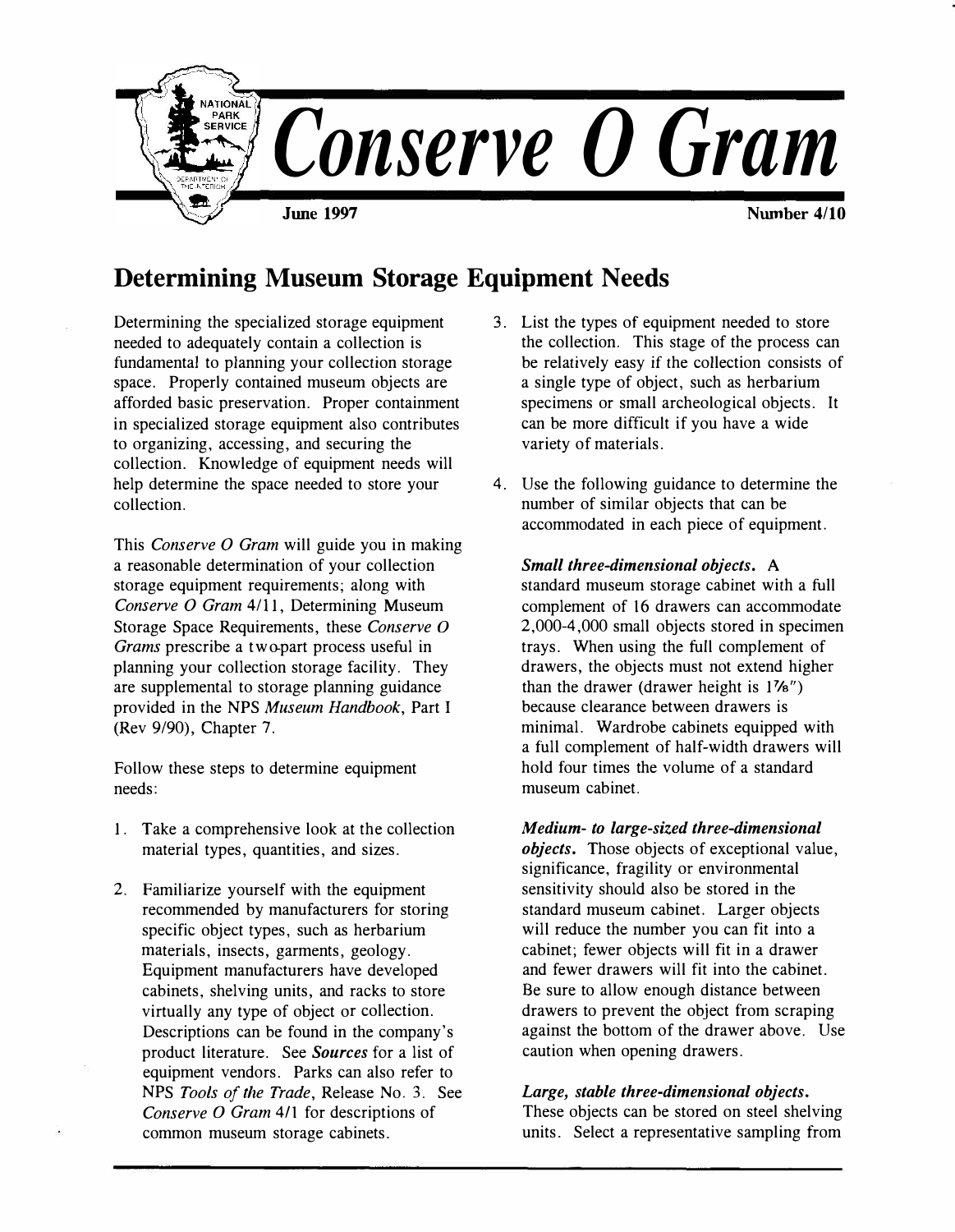*the sizes of objects to be stored, then estimate the number of objects in each size. Measure the footprint needed for each object's safe storage on a shelf. The footprint is the size of the object plus a cushion of space so adjacent objects don't touch. Calculate the total square footage (footprint multiplied by the number of objects in that size range). Divide that number by the square footage of a single shelf. Do the same for all size ranges.* 

*An alternative method is to arrange a representative sampling of objects on a shelf, count the number of objects per shelf, and divide the total number of objects to be stored by the typical number of objects that will fit on the shelf.* 

*Archeological materials. The record storage*  box  $(10'' \times 12'' \times 15'')$  is used routinely to *store archeological materials and has a volume of approximately 1 cubic foot. The volume of a standard museum storage cabinet is 12.4 cubic feet or approximately 12 record storage boxes of archeological materials.* 

*Herbarium specimens. Each compartment of a herbarium cabinet holds approximately 80 pressed herbarium specimens on mounting sheets and in herbarium folders.* 

*Firearms. Store all firearms in locked cabinets. Special gun cabinets provide secure storage for up to 30 longarms. Handguns can be stored in locked standard museum cabinets.* 

*Garments. Hang garments in good condition on padded hangers in a wardrobe cabinet. Measure the thickness of the garments on the padded hangers and determine how many will fit into the 52 ¾ " width of the cabinet interior.* 

*Fragile and smaller garments. When these require flat storage they can be stored in either doublewide or wardrobe cabinets. A* 

*doublewide cabinet holds 16 drawers, each 52¾ 11 by 30". A wardrobe cabinet fitted with full-width drawers has the same flat storage space dimensions but holds up to 40 drawers.* 

*Furniture. Store furniture on open shelving. Although shelf size can vary, furnishings are commonly stored on shelves measuring 4' x 8* <sup>1</sup>*(the dimensions of a standard sheet of plywood). Typically 8 dining room chairs will fit per plywood shelf. Other furnishings vary greatly in size; you will need to measure the pieces to determine how many will fit on a shelf.* 

*Paper documents. Individual paper objects are first contained in file or manuscript folders and then stored in either document or record storage boxes. Store the boxed material on steel shelving or in file cabinets. Estimate one linear foot of shelf or cabinet space to every 1600 individual paper items.* 

*Maps, blueprints and large documents. Store in flat files. Calculate the number of pieces that will safely fit within a drawer. See Conserve O Gram 19/9 for guidance on placing these materials in folders and housing the folders in drawers. Divide the number of pieces for each drawer into the number of maps, blueprints, large documents in the collection. Blueprints require storage separate from other materials because they require an acidic environment. Store documents, prints, and unframed artwork sizes 11 "x14" to 20"x24" in print boxes, then in cabinets or on steel shelving.* 

*Paintings and framed artwork. These require special racks, either fixed wall panels, pull out panels in compressed storage systems, or in custom constructed slotted racks. Contact manufacturers to explore costs and appropriateness. Make square footage calculations by grouping artwork in several size categories and multiplying square footage of the size by the number of pieces in that category. Another method to*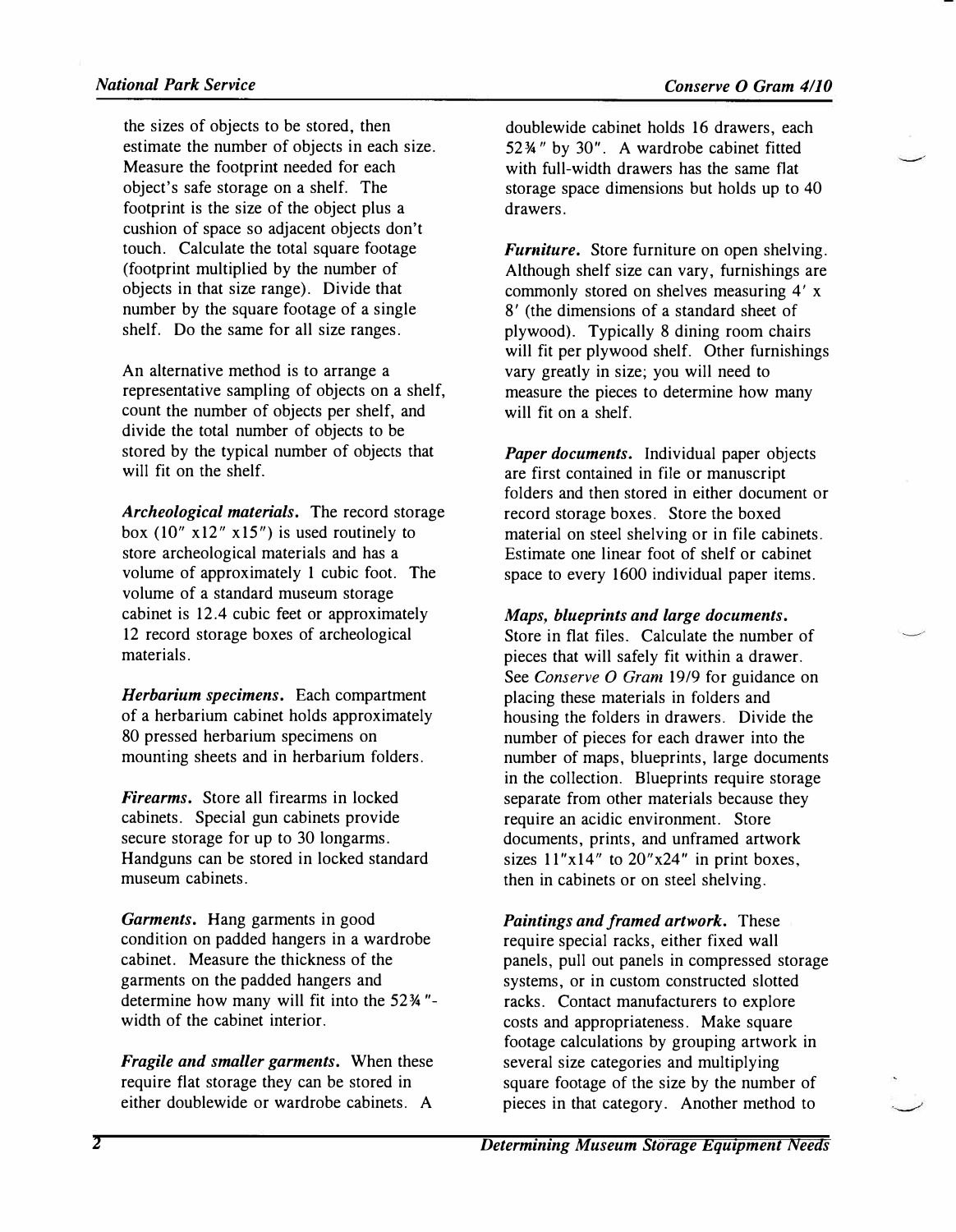$\overline{\phantom{a}}$ 

 $\overline{\phantom{0}}$ 

*use with small numbers of artwork is to calculate square footage based on object dimensions taken from descriptions on catalog cards. Once the collection is converted into square footage, factor in a small percentage increase to accommodate the space separating artwork when on the rack.* 

*5. When determining your equipment needs, take into account additional equipment needed to contain any expected growth of the collection.* 

*NOTE: Cabinets, shelving units, and specialty racks that are on hand and in use (provided they are of the appropriate type and the objects are properly placed within them) can be used, optionally, as a basis for determining the number of storage units needed to house uncontainerized materials of the same type. Efficiently store the objects on the storage unit, then simply count the number of objects or determine the volume of objects contained in a single storage unit. You can then convert numbers or volumes of uncontainerized materials into a number of storage units.* 

## *Sources*

*Art Storage Racks and Panels* 

*Charles J. Dickgeisser and Company, P.O. Box 475, Derby, CT 06418; (203) 734-2553.* 

*Crystalizations Systems, 112 Cuba* **Hill** *Road, Greenlawn, NY 11740; (516) 261-2878.* 

*Fire Resistive Files, Safes, Inserts* 

*FireKing International, 101 Security Parkway, P.O. Box 559, New Albany, IN 47150; (800) 457-2424 or (812) 948-8400.* 

*Kardex Systems, P.O. Box 171, Marietta, OH 45750; (614) 374-9300.* 

*Schwab Safe Company, P.O. Box 5088, Lafayette, IN 47904; (317) 447-9470.* 

*Sentry Group, 2166 Wisconsin Avenue NW, Washington, DC 20007; (202) 265-0246.* 

## *Gun Cabinets*

*Browning Prosteel, P.O. Box 977, Provo, UT 84601; (801) 373-2385.* 

*High Density Storage Systems* 

*Spacesaver Corporation, RR 3, Box 166, Fort Atkinson, WI 53538; (414) 563-6362.* 

*White Storage and Retrieval Systems, White Office Systems, 50 Boright Avenue, Kenilworth, NJ 07033; (201) 272-8888.* 

*Map and Blueprint Flat Files* 

*Foster Manufacturing, 414 North 13th Street, Philadelphia, PA 19108; (215) 523-4855.* 

*Jebco Inc., P.O. Box 112, Warrenton, GA 30828; (706) 465-3378.* 

*Mayline Company, 619 Commerce Street, P.O. Box 728, Sheboygan, WI 53082; (414) 457-5537.* 

#### *Museum Cabinets*

*Delta Designs, LTD., P.O. Box 1733, Topeka, KS 66601; (913) 234-2244.* 

*The Interior Steel Equipment Company, c/o Viking Metal Cabinet Company, 5321 West 65th Street, Chicago, IL 60038; (708) 594 1111 (to order); (216) 397-0120 (for information).* 

*Lane Science Equipment Co., 225 West 34th Street, Suite 1412, New York, NY 10122; (212) 563-0663.* 

*Steel Fixture Manufacturing Co., P.O. Box 917, Topeka, KS 66601; (913) 233-8911.*